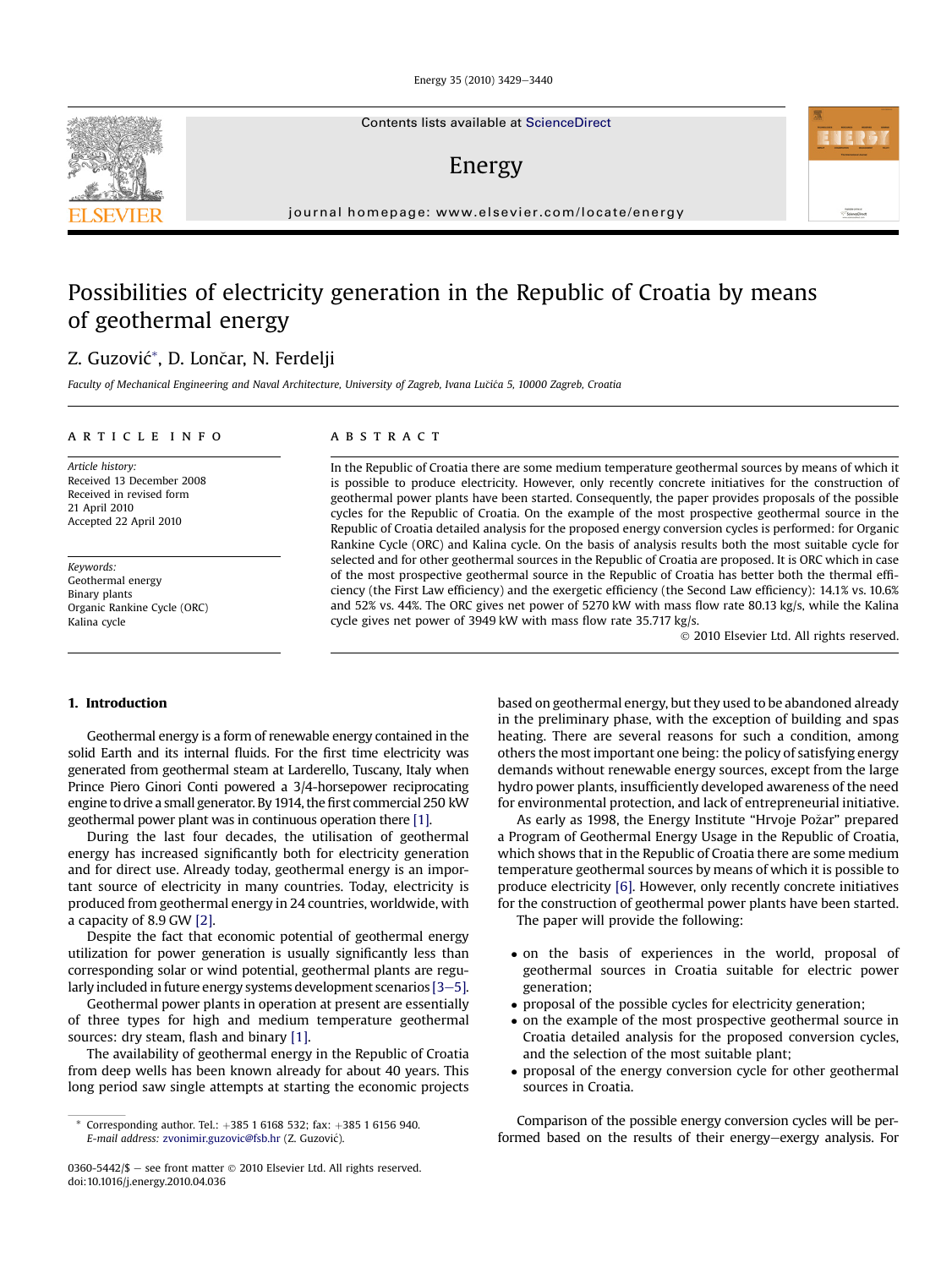| <b>Nomenclature</b>             |                                                                     | $\eta$                                   | efficiency $(-)$                                                                           |
|---------------------------------|---------------------------------------------------------------------|------------------------------------------|--------------------------------------------------------------------------------------------|
| ī<br>Е                          | average specific heat $(J/kg K)$<br>exergy flow rate $(I/kg)$       | <b>Subscripts</b><br>cooling fluid<br>cf |                                                                                            |
| e                               | specific exergy (I/kg)                                              | gf                                       | geothermal fluid                                                                           |
| Ĥ<br>h                          | enthalpy flow rate $(W)$<br>specific enthalpy $(I/kg)$              | 1n<br><i>is</i>                          | input<br>isentropic state                                                                  |
| m<br>p                          | mass flow rate $(kg/s)$<br>pressure (Pa)                            | $KC$ -liq<br>KC-mix                      | liquid phase of the working fluid in Kalina cycle<br>ammonia-water mixture in Kalina cycle |
| Q<br>S                          | heat flow rate $(W)$<br>specific entropy (J/kg K)                   | KC-vap<br>net                            | vapour phase of the working fluid in Kalina cycle<br>net                                   |
|                                 | temperature $(K)$                                                   | ORC-wf                                   | working fluid in ORC                                                                       |
| Ŵ<br>$\chi$                     | work flow rate-power (W)<br>contents of ammonia–water mixture $(-)$ | out<br>p                                 | output<br>pump                                                                             |
| Greek symbols                   |                                                                     | th                                       | turbine<br>thermal                                                                         |
| exergetic efficiency $(-)$<br>ε |                                                                     |                                          |                                                                                            |

thermodynamic modeling and energy-exergy analysis the fundamentals from literature  $[1,7-17]$  are used.

#### 2. Geothermal potential of the Republic of Croatia

The Republic of Croatia has many centuries of tradition of geothermal energy usage from natural springs for medical purposes and bathing. Geothermal energy is the basis of the economic success of numerous spas in Croatia.

There are a total of 28 geothermal fields, out of which 18 are in usage. For the needs of space heating a total of 36.7 MW of heating power has been installed with annual usage of heating energy of 189.6 TJ/year. For bathing 77.3 MW of heating power is used, i.e. 492.1 TJ/year. Until now, geothermal energy was not used for the production of electricity [6].

Along with the research activities regarding oil and gas, Croatia has also developed the technique and technology for obtaining geothermal energy from deep geothermal layers. At the same time, abandoned oil wells could be considered for geothermal energy utilization [18].



Fig. 1. The average geothermal temperature gradient in Croatia [3].